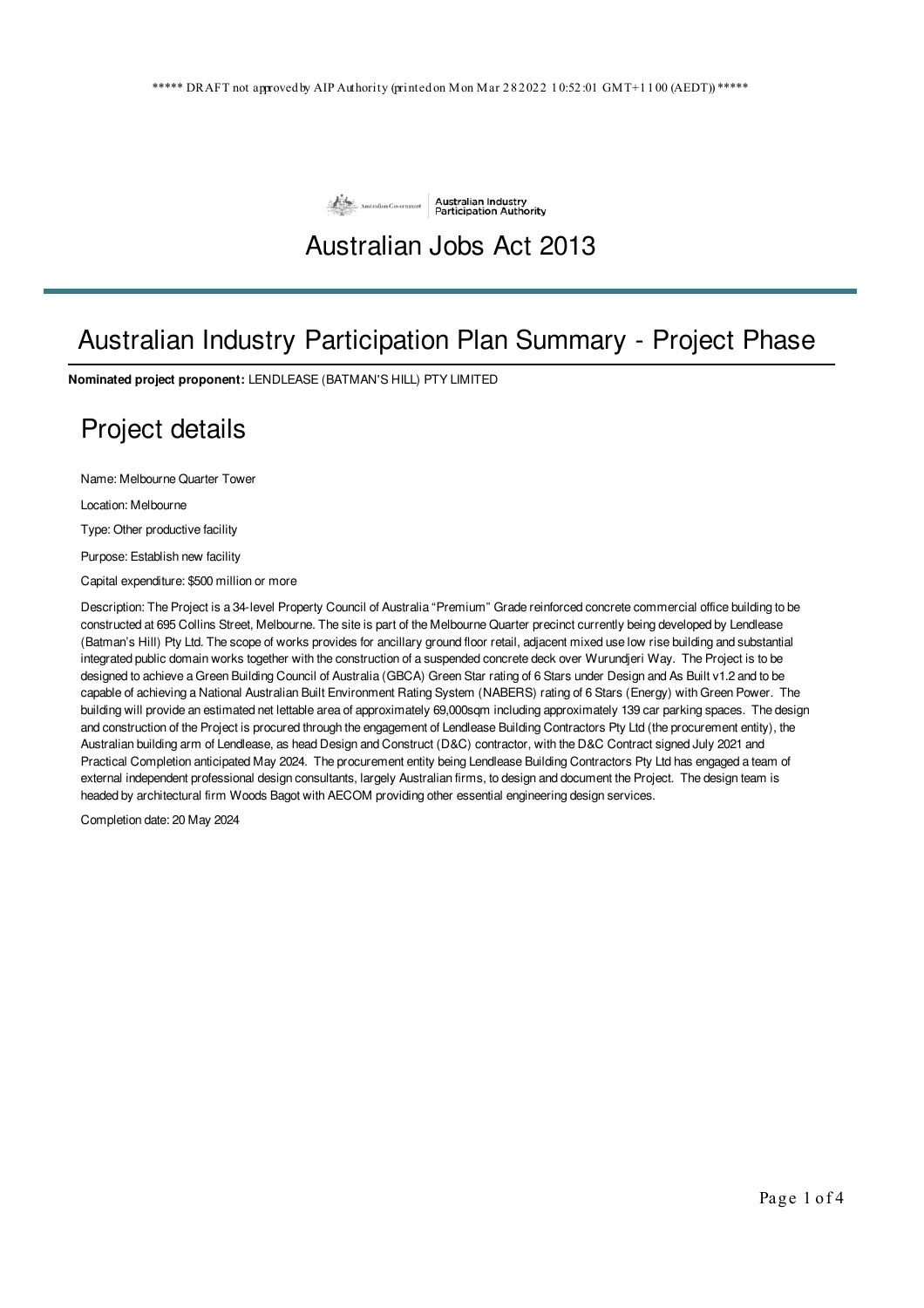# Key goods and services

Indicative list of key goods and services to be acquired for the project:

| Key goods and services                                     | Opportunities for<br>Australian entities <sup>*</sup> | <b>Opportunities for</b><br>non-Australian<br>entities | Explanation for no opportunities for<br><b>Australian entities</b>                                 |
|------------------------------------------------------------|-------------------------------------------------------|--------------------------------------------------------|----------------------------------------------------------------------------------------------------|
| Structural Steel                                           | Yes                                                   | No                                                     |                                                                                                    |
| Reinforcement                                              | No                                                    | Yes                                                    | Supplier is an Australian entity however the<br>product is from overseas. Package has been<br>let. |
| Concrete (in situ and pre-cast)                            | Yes                                                   | <b>No</b>                                              |                                                                                                    |
| Curtain Wall and Facade                                    | No                                                    | Yes                                                    | Package has been let.                                                                              |
| Lifts and controls                                         | No                                                    | Yes                                                    | Package has been let.                                                                              |
| Mechanical, Electrical, Hydraulic and                      |                                                       |                                                        |                                                                                                    |
| Fire Components (e.g. chillers,<br>cooling to              | Yes                                                   | Yes                                                    |                                                                                                    |
| Floor finishes - carpet, tiles, timber                     | Yes                                                   | Yes                                                    |                                                                                                    |
| Ceilings - suspended and decorative                        | Yes                                                   | Yes                                                    |                                                                                                    |
| Metalwork                                                  | Yes                                                   | Yes                                                    |                                                                                                    |
| Doors and windows                                          | Yes                                                   | Yes                                                    |                                                                                                    |
| Wall finishes - plasterboard, render,<br>paint             | Yes                                                   | <b>No</b>                                              |                                                                                                    |
| Blockwork and brickwork                                    | Yes                                                   | <b>No</b>                                              |                                                                                                    |
| Architectural design                                       | Yes                                                   | <b>No</b>                                              |                                                                                                    |
| Structural Engineering design                              | Yes                                                   | No                                                     |                                                                                                    |
| Mechanical, Electrical, Hydraulic and<br>Fire design       | Yes                                                   | No                                                     |                                                                                                    |
| Civil engineering design                                   | Yes                                                   | <b>No</b>                                              |                                                                                                    |
| Property services e.g. financing,<br>leasing and marketing | Yes                                                   | No                                                     |                                                                                                    |
| <b>Legal Services</b>                                      | Yes                                                   | <b>No</b>                                              |                                                                                                    |

 $\hat{}$ An Australian entity is an entity with an ABN or ACN

Project standards:

Australian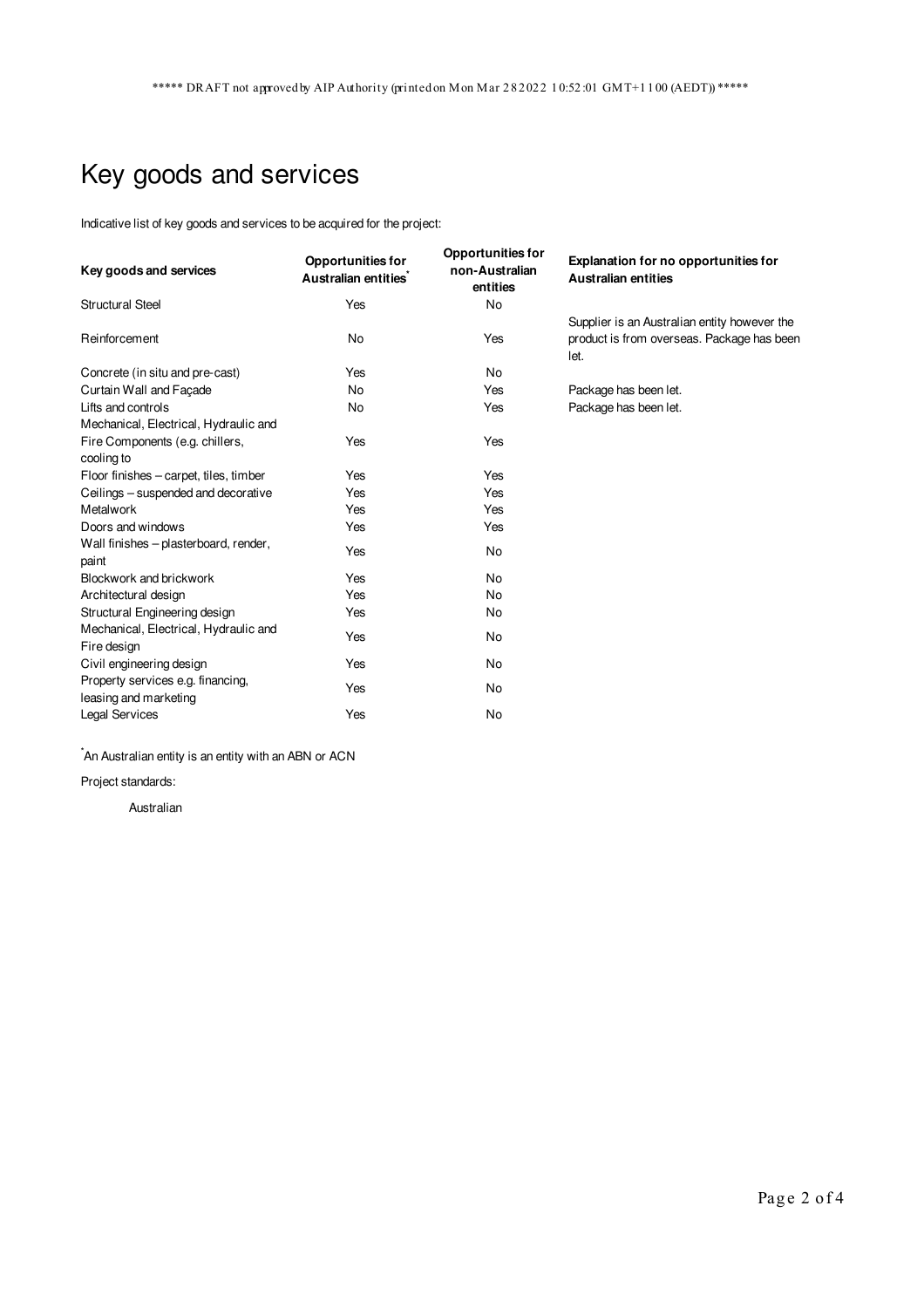### Supplier information and communication

Project proponent's contact person for supplier enquiries:

| <b>Contact person name</b> Jason Chivers            |                                           |  |
|-----------------------------------------------------|-------------------------------------------|--|
| <b>Contact person position</b> Construction Manager |                                           |  |
| <b>Phone number</b> 0427656179                      |                                           |  |
|                                                     | <b>E-mail</b> jason.chivers@lendlease.com |  |

Project proponent website: https://www.melbournequarter.com

Project opportunities website: https://www.melbournequarter.com

Supplier engagement and communication actions :

Promote project opportunities through industry associations Conduct supplier information briefings on project opportunities and bid processes Directly contact suppliers with information on project opportunities and bid processes Joint services notification

#### Building Australian industry capability

Supplier capability development actions:

Recommend suppliers undertake training and/or accreditation Provide market intelligence to suppliers Transfer new product and process technology to suppliers

Global supply chain integration actions:

Introduce suppliers to global supply chain partners Provide references for high performing suppliers

Feedback process for unsuccessful bidders:

The Proponent will advise all unsuccessful tenderers of the outcome of their tenders in writing. The Proponent will provide feedback to those subcontractors/ suppliers that are unsuccessful in their bid to supply goods and services. Details on the types of feedback to be provided and intended outcomes include: the strengths and weaknesses of the bid and how to improve competitiveness in future tenders; encouraging Australian entities to adopt world's best practice standards and, where appropriate, to gain international accreditation by directing them to relevant standards/information; encouraging adoption of ISO requirements or occupational health and safety (OH&S) qualifications to assist Australian entities in mastering new technologies.